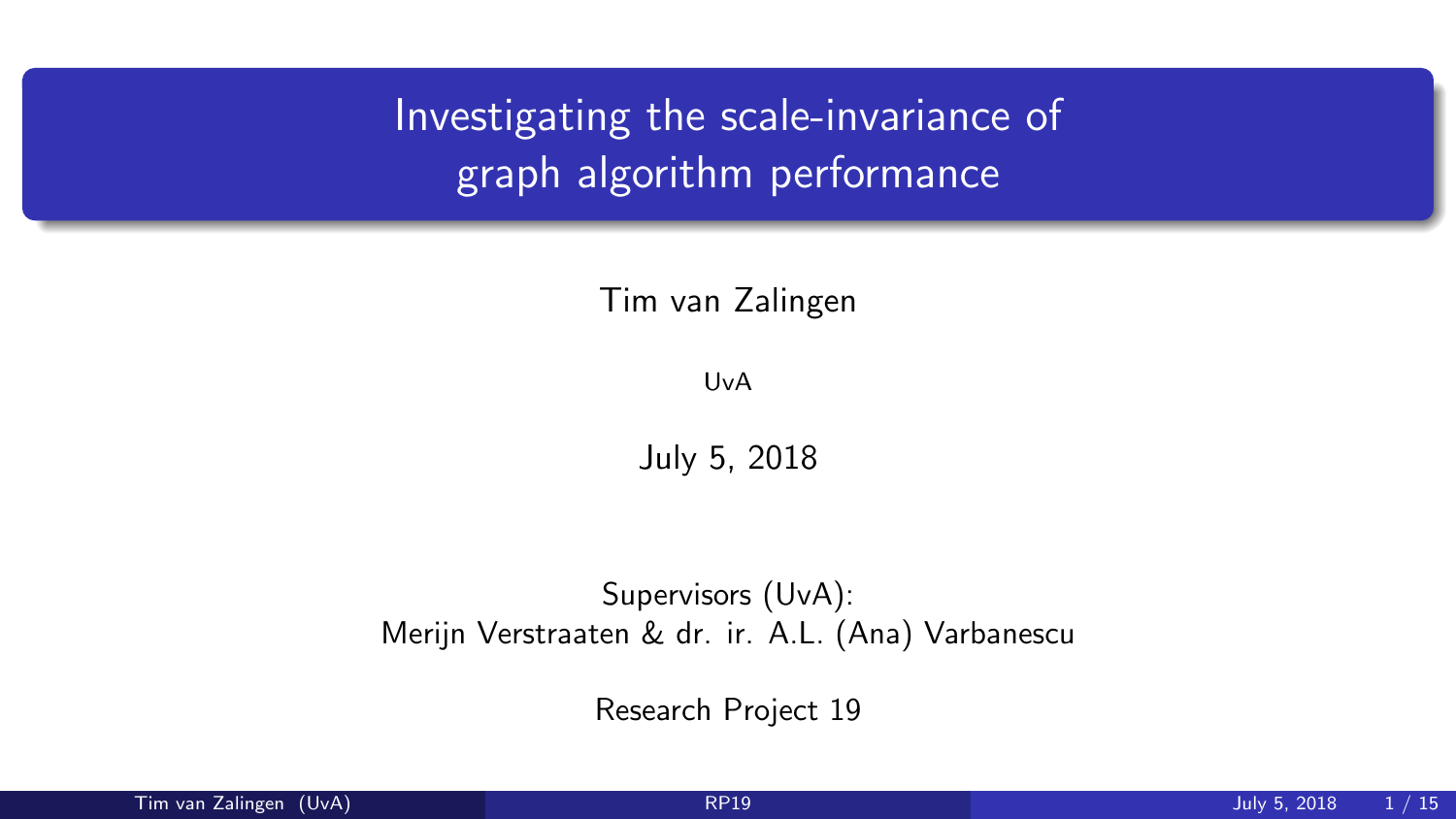

**•** Graph processing

- Breadth First Search (BFS)
	- Parallel
	- Edge-centric vs vertex-centric implementation
- GPU
- **o** Scaling

Figure 1: Example of a simple graph.



Figure 2: Left: CPU architecture, right: GPU architecture. (source: nvidia.com)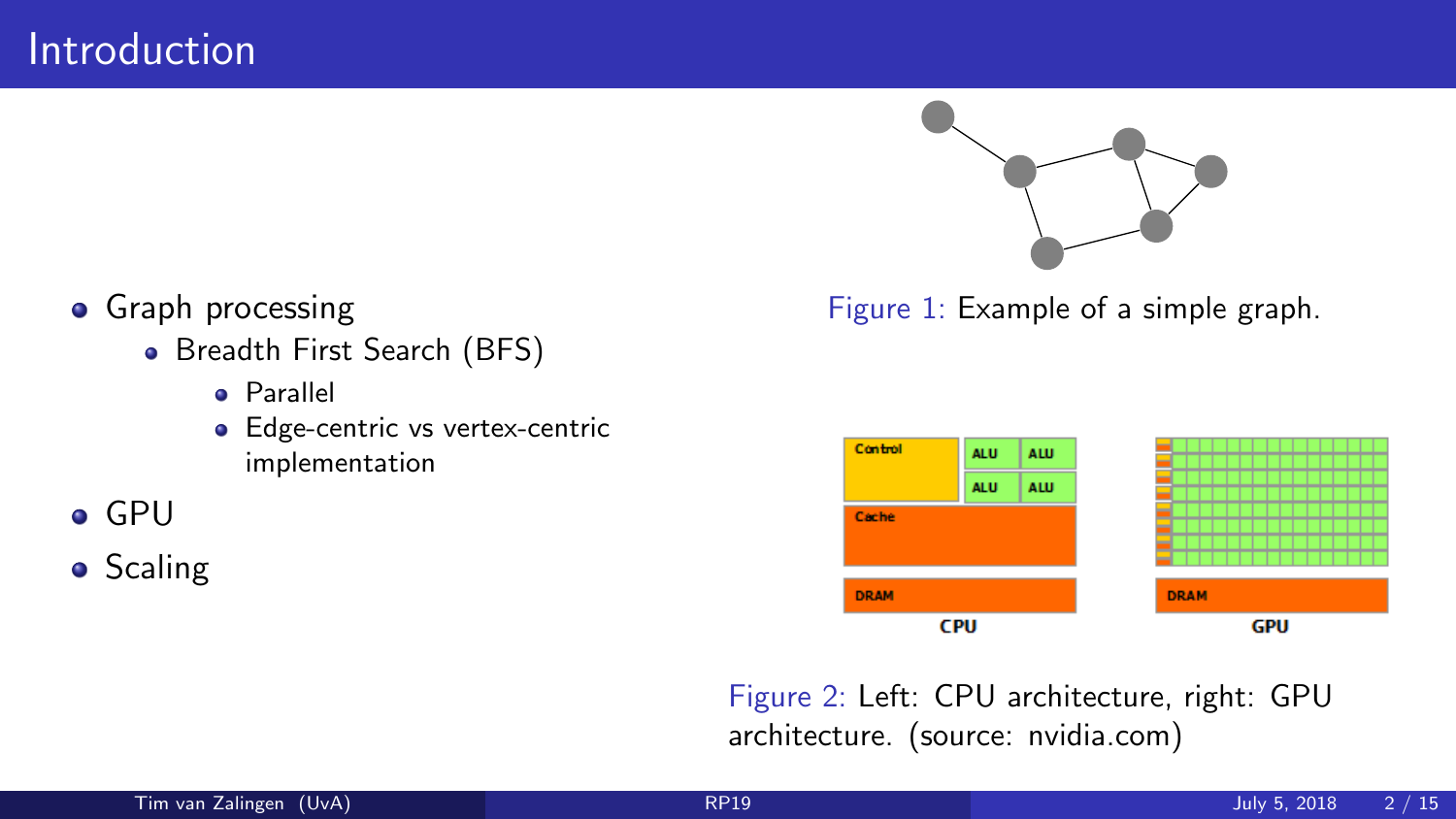# Scaling mechanism



<span id="page-2-1"></span><span id="page-2-0"></span>Figure 3: Original graph.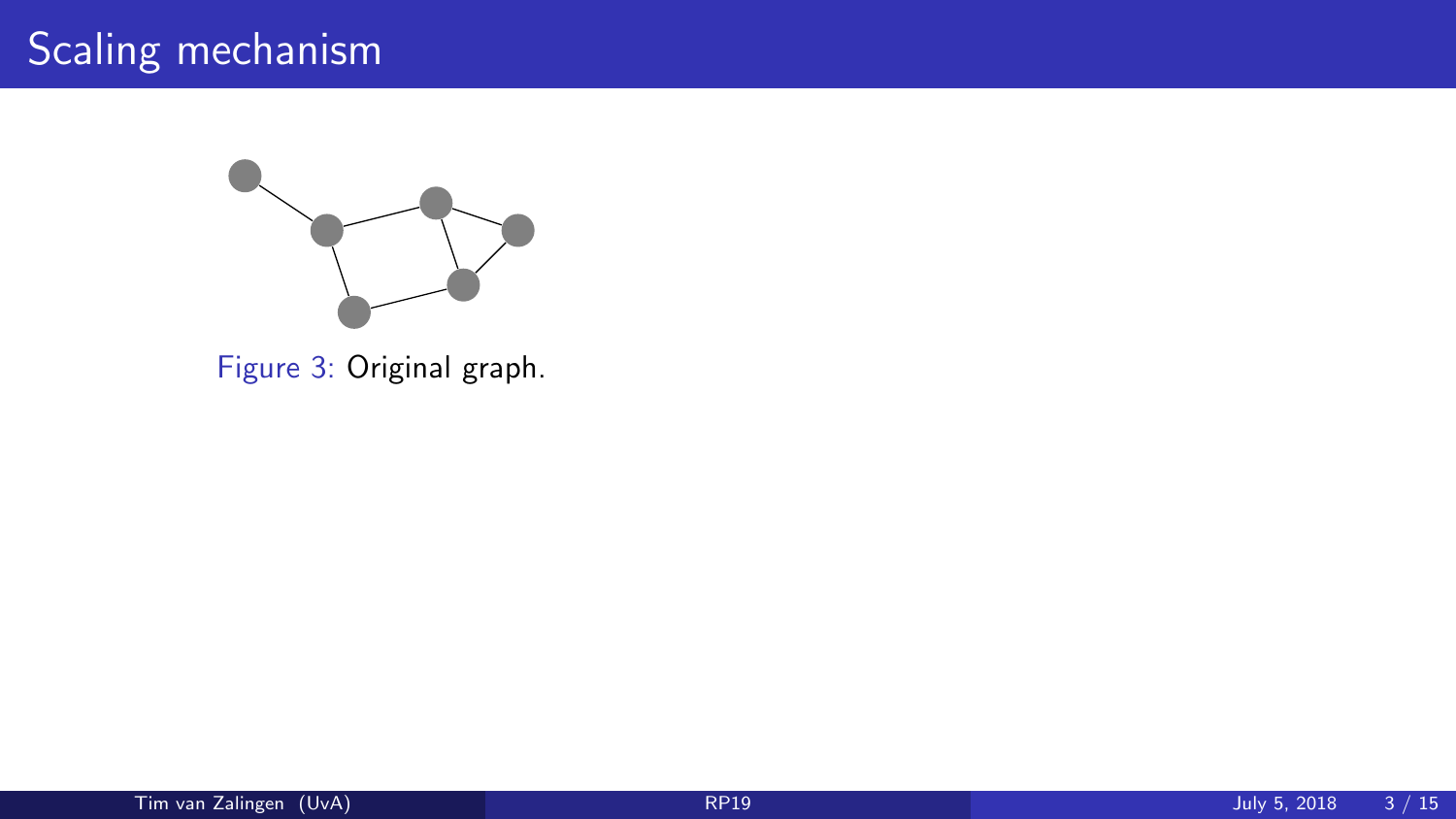# Scaling mechanism



Figure 3: Original graph.



Figure 4: Sample of graph in figure [3.](#page-2-0)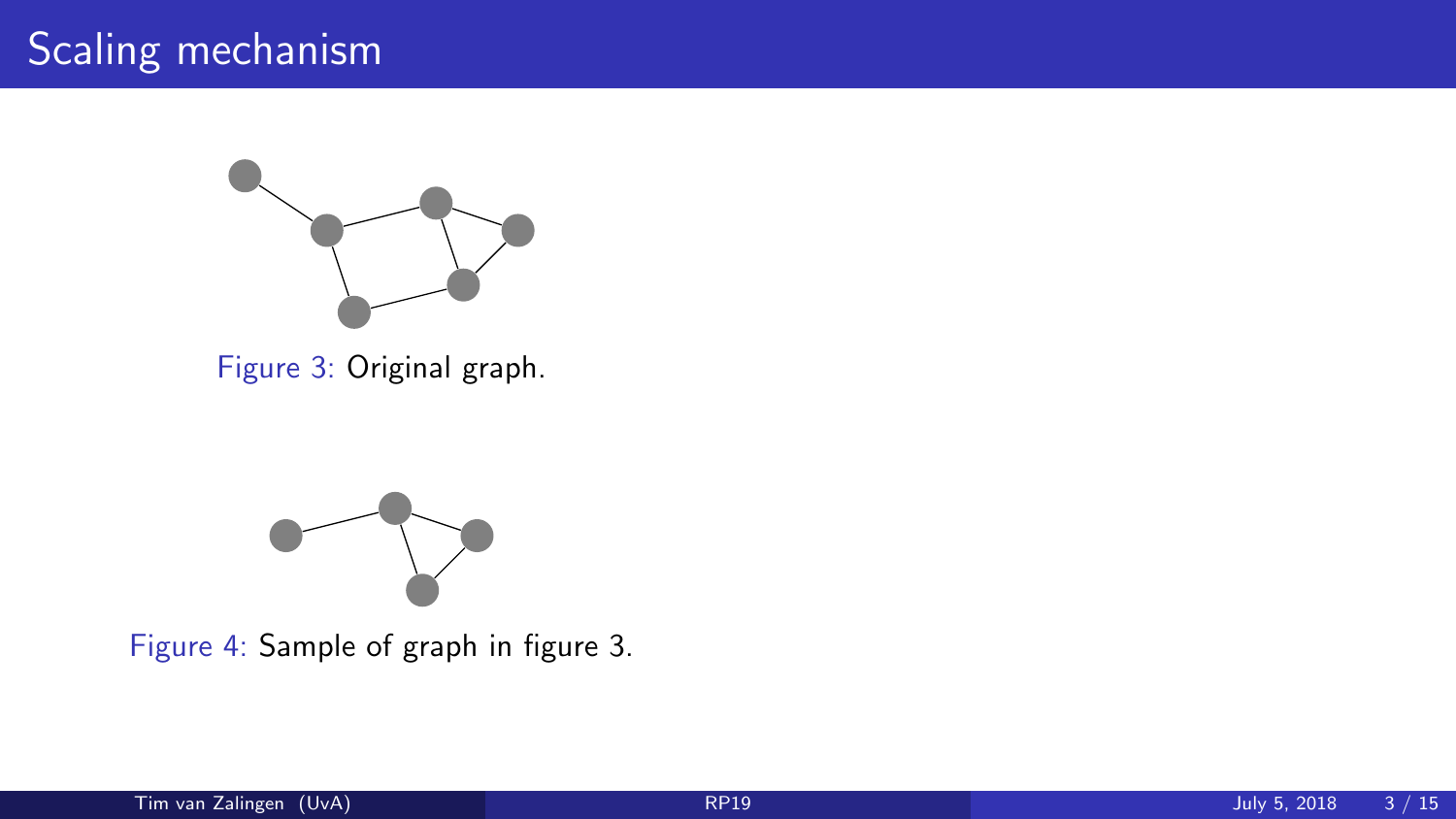# Scaling mechanism



Figure 3: Original graph.



Figure 4: Sample of graph in figure [3.](#page-2-0)



Figure 5: Scaled graph comprised of two samples as shown in figure [6.](#page-2-1)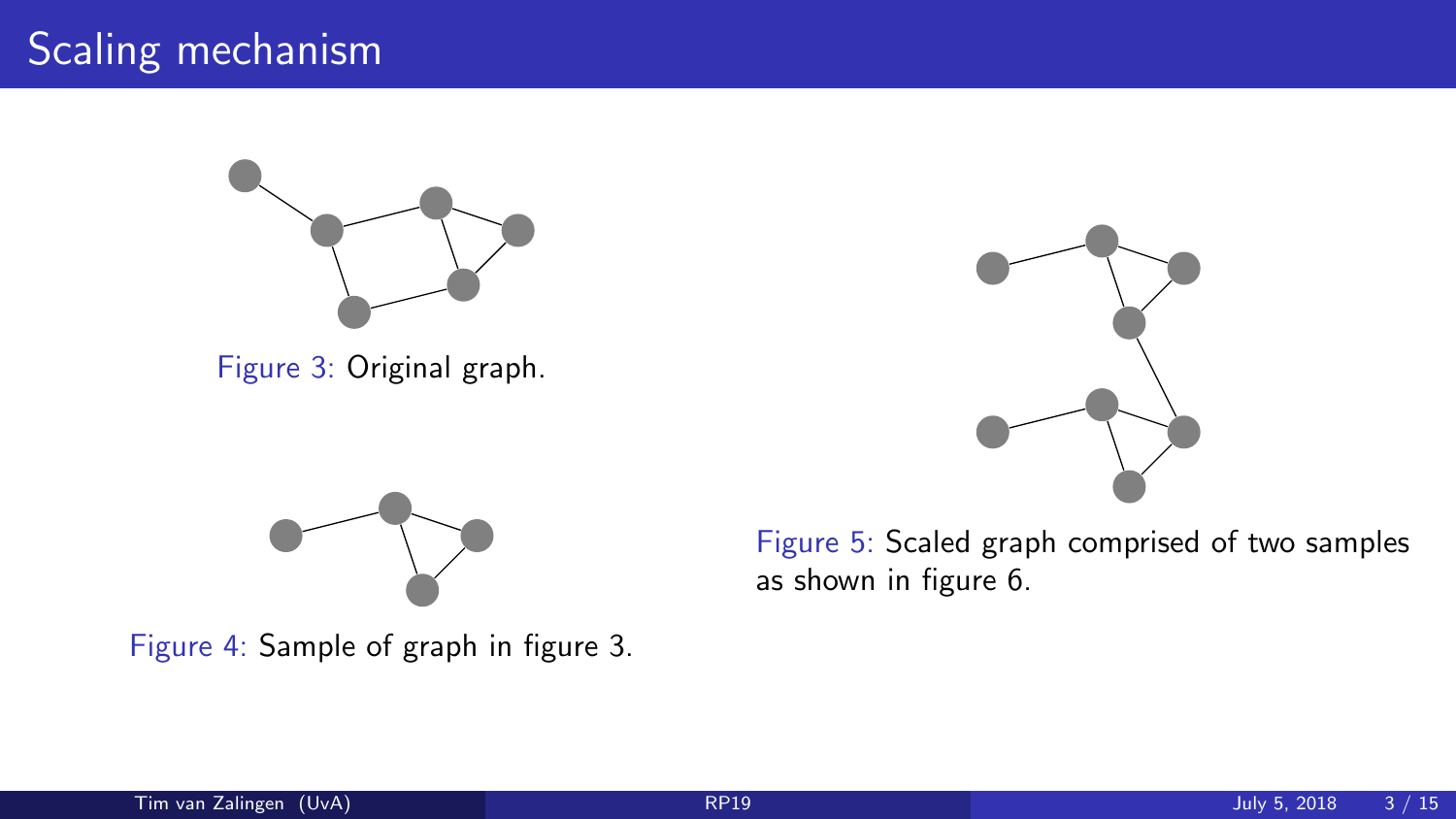# Scaling parameters

- **Q** Number of interconnections
- High degree or random vertex bridges
- **•** Sample size
- Topology:

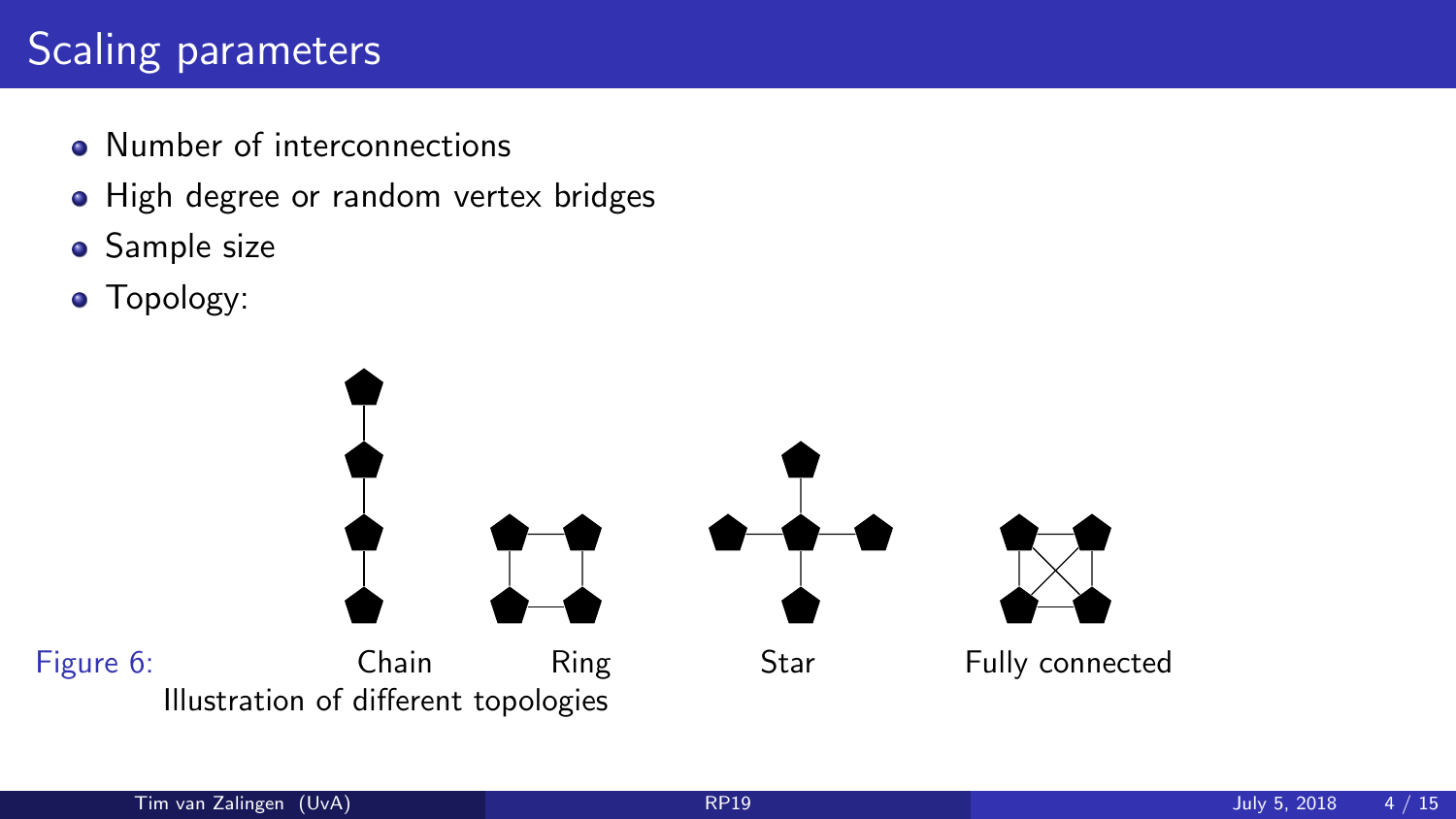#### Is the relative performance of graph algorithms scale-invariant?

- What are the effects of tuning the scaling parameters?
- Do implementations show similar behaviour under scaling?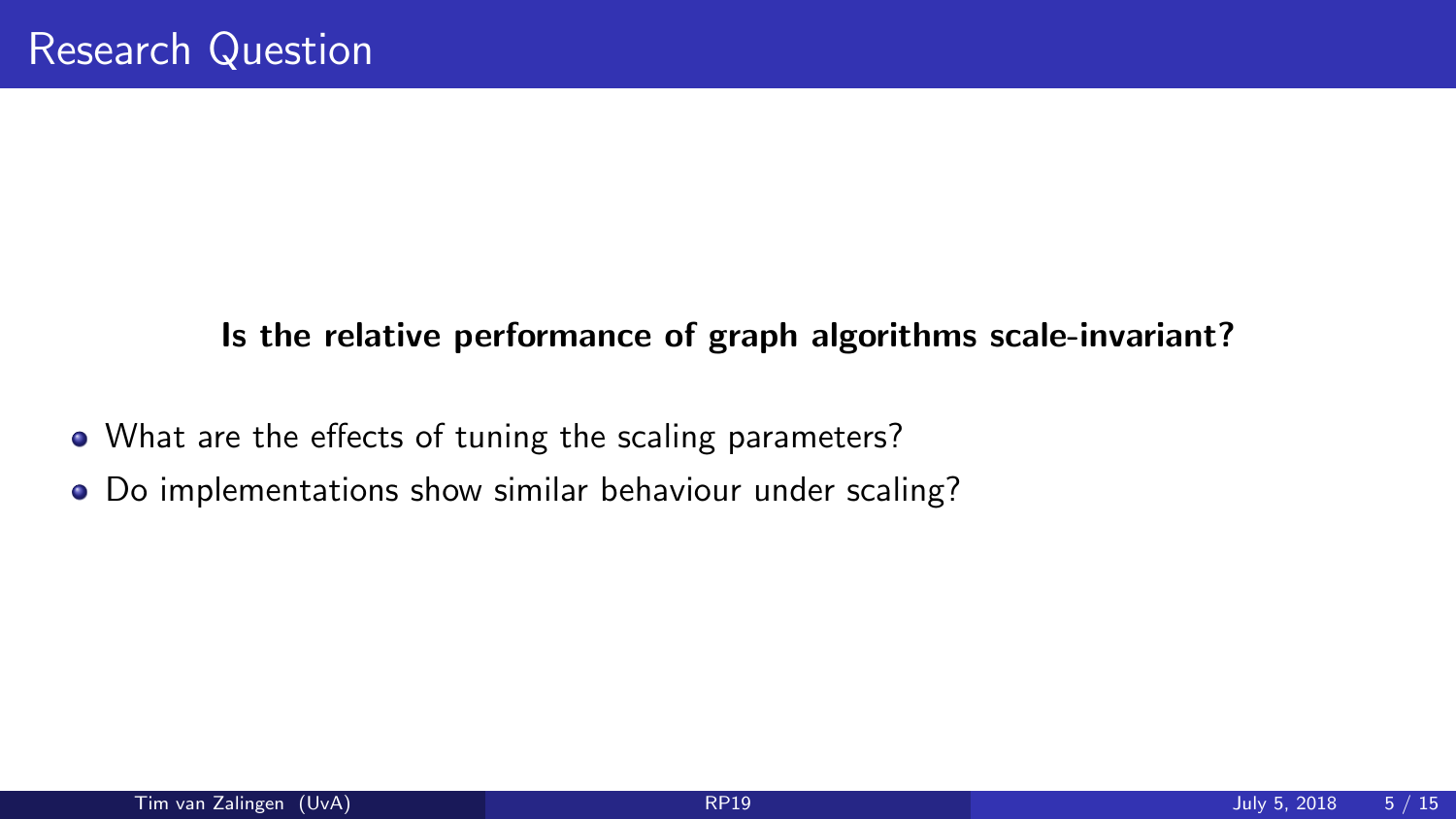- Scaling parameters
	- What parameters?
- Comparison of graphs
	- Diverse set of graphs
	- Scaled versions of this set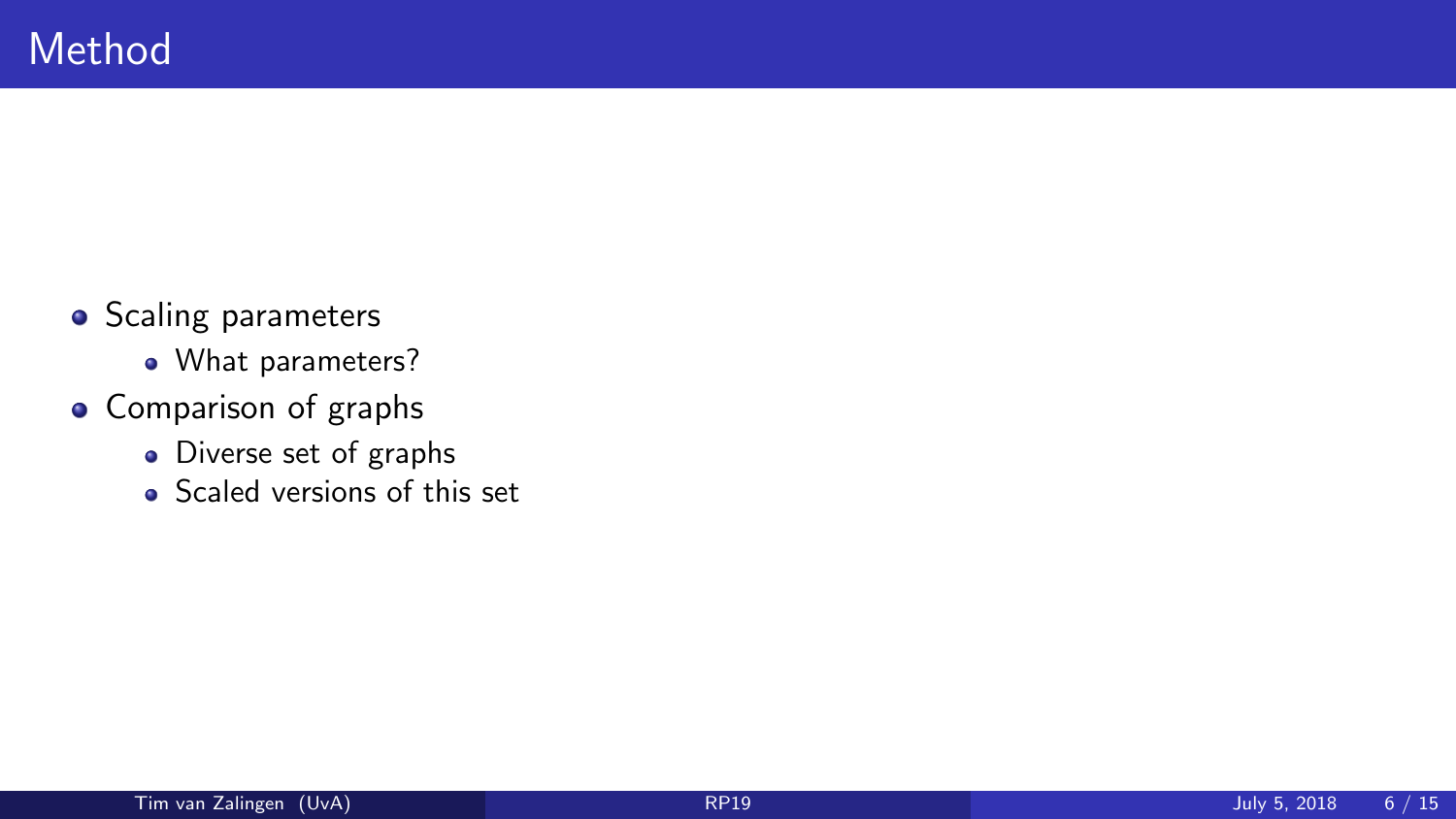### Results: Scaling parameters - actor-collaboration

actor-collaboration  $n = 5$  $\rightarrow$  edge-list  $-$  rev-edge-list ..... vertex-pull - vertex-push - vertex-push-warp Mean computation time (ns)Mean computation time (ns) Full - high degree bridge Full - random bridge Ring - high degree bridge  $10<sup>7</sup>$  $10<sup>7</sup>$  $10^{\circ}$  $10<sup>6</sup>$  $10<sup>6</sup>$  $10^{6}$  $1.5$ | 2.0  $2.5$  $4.0$  $1$  1.5 2.0 2.5  $1$  1.5 2.0 2.5  $\overline{4}$  n  $\mathbf{1}$  $4.0$ Star<sup>1.7</sup> random bridge  $\text{Rind}^2$  random bridge Star - high degree bridge  $10^{\circ}$  $10<sup>7</sup>$  $10<sup>7</sup>$ Bass  $10<sup>6</sup>$  $10<sup>6</sup>$  $10<sup>6</sup>$  $1.5$ | 2.0 2.5  $4.0$  $1.5$ | 2.0 2.5  $1.5$ | 2.0 2.5  $\mathbf{1}$  $\mathbf{1}$  $4.0$  $4.0$  $1.7$  $1.7$  $1.7$ Scale Scale Scale

Figure 7: Comparison between scaling parameters for the actor-collaboration graph.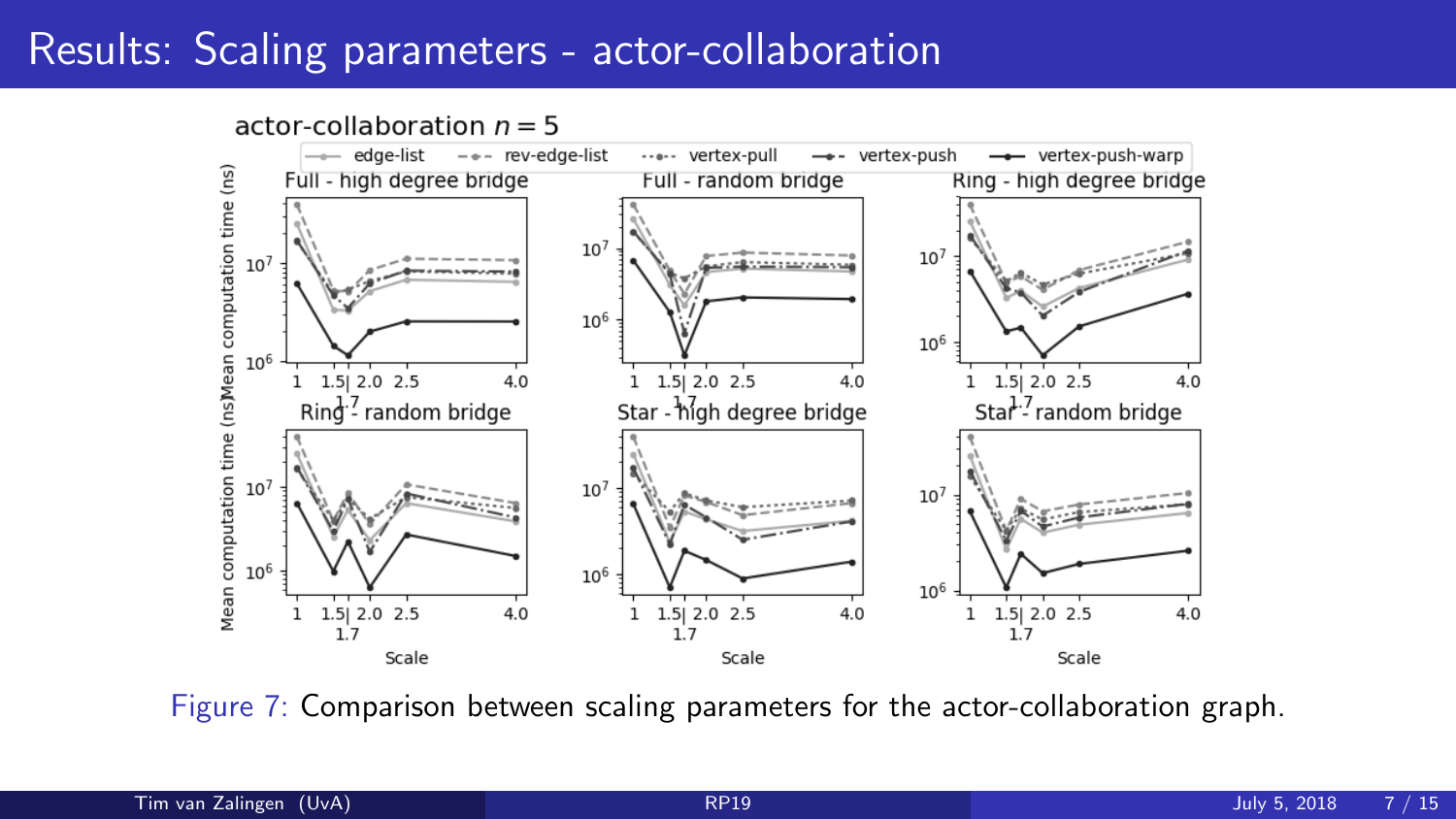### Results: Scaling parameters - dbpedia-starring

dbpedia  $n = 5$ 



Figure 8: Comparison between scaling parameters for the dbpedia-starring graph.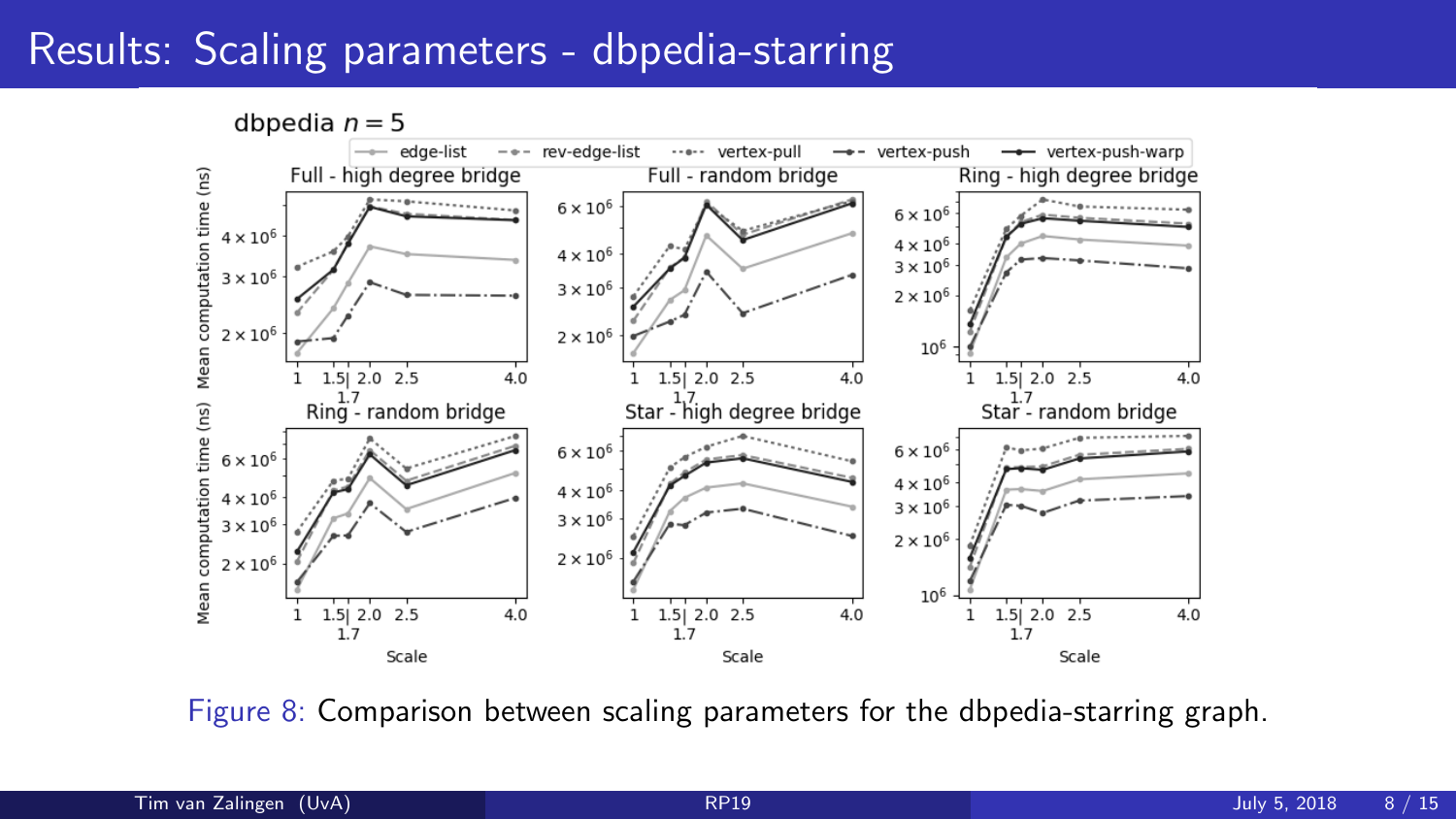# Results: Graph comparison

Mean algorithm performance on different scales for given graphs



Figure 9: Comparison between algorithm mean computation time for different graphs.

Tim van Zalingen (UvA) [RP19](#page-0-0) July 5, 2018 9 / 15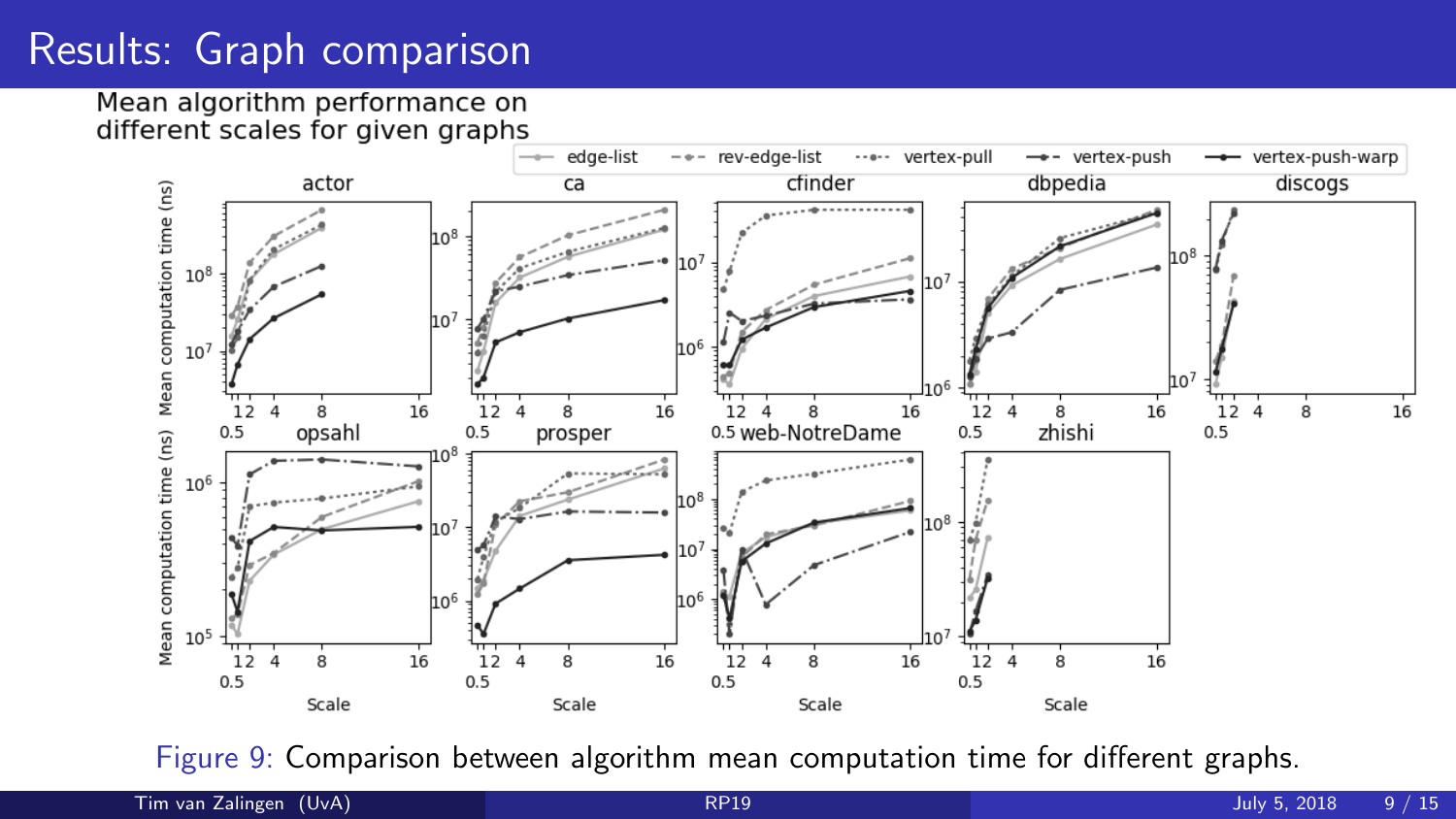Observation: The point where vertex-push starts to outperform other algorithm implementations, is in the hundred thousands of vertices.

For similar graphs, is this transition point similar as well?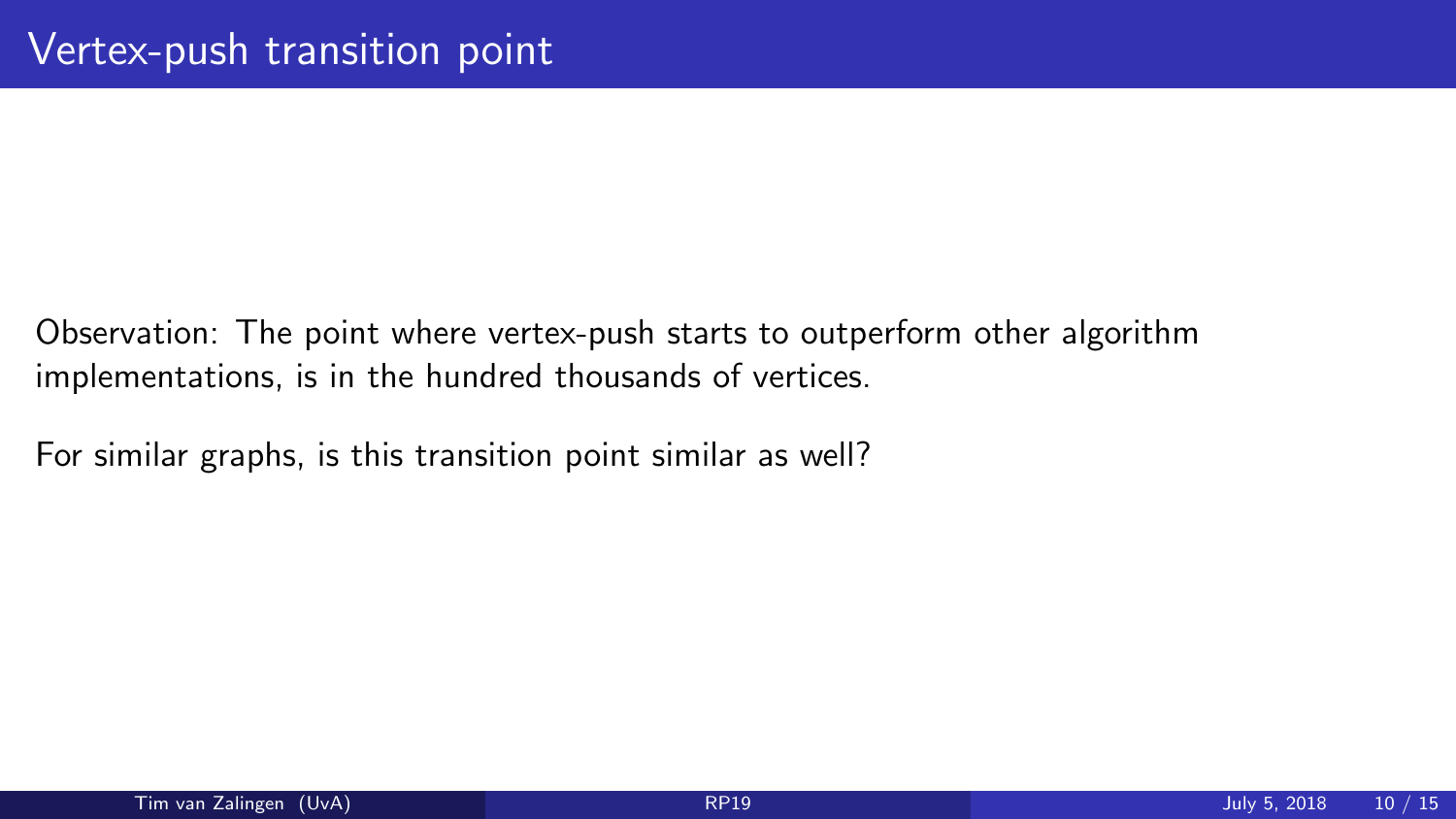# Results: Vertex-push transition point



All graphs are/have:

- **o** Undirected
- **•** Unweighted
- **•** Average degree around 5

vertices/edges: ca: 6K/13K as-caida: 26K/53K AstroPh: 19K/198K loc: 58K/214K

Figure 10: Mean execution time over scale on similar graphs.

Tim van Zalingen (UvA) [RP19](#page-0-0) July 5, 2018 11 / 15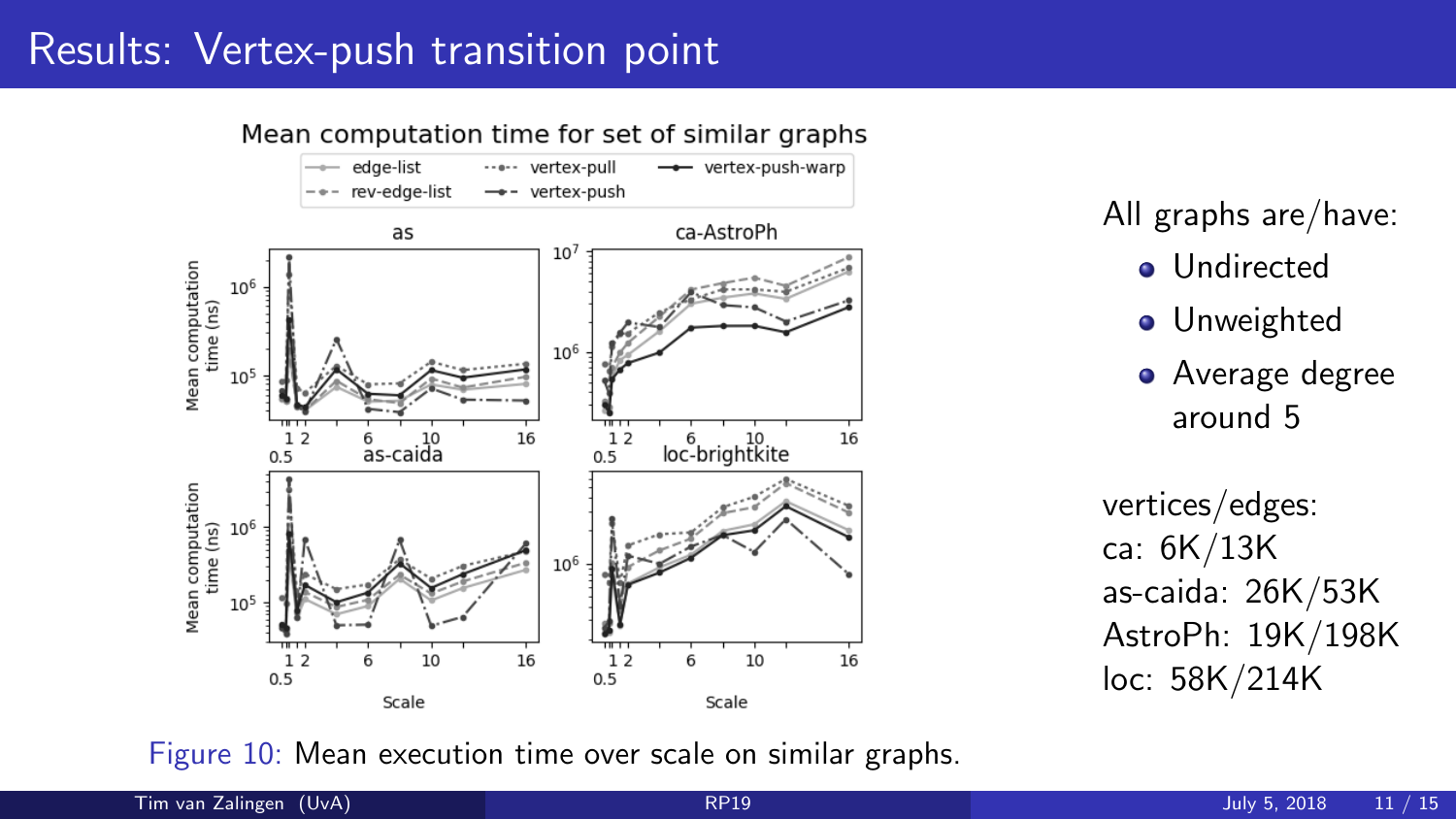The relative performance of BFS implementations can be stable under scaling. However, it is not fully scale-invariant.

- Tuning scaling parameters has no great effect.
- Transition points and stability depends on the graph.
- The vertex-push implementation scales better. Results hint to a predicable transition point. Appears to depend on number of edges per vertex.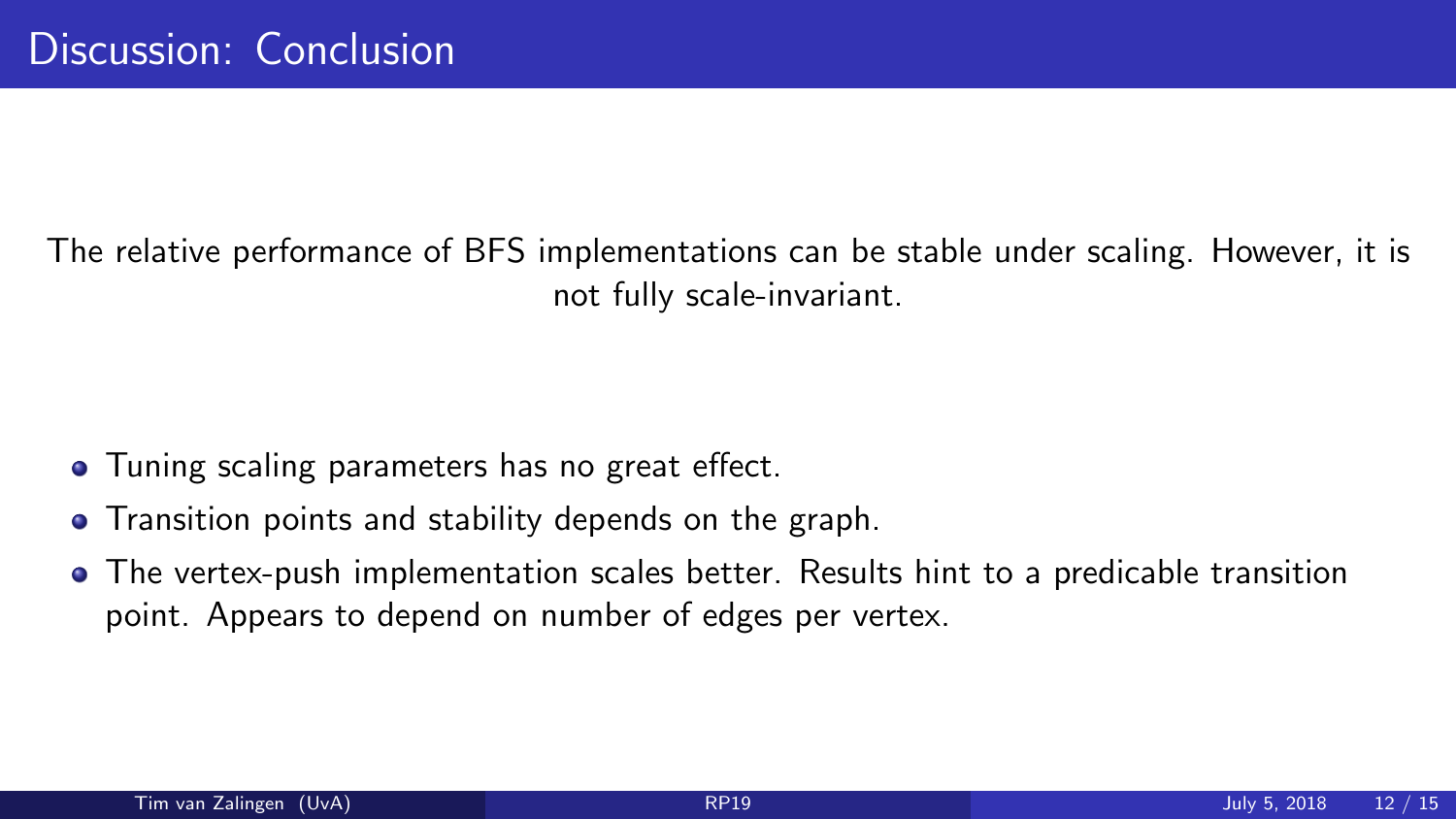- **•** Effects of scaling parameters only investigated on two graphs.
- Set of graphs diverse and limited.
- Conclusions only valid for current implementation of scaling and BFS algorithms.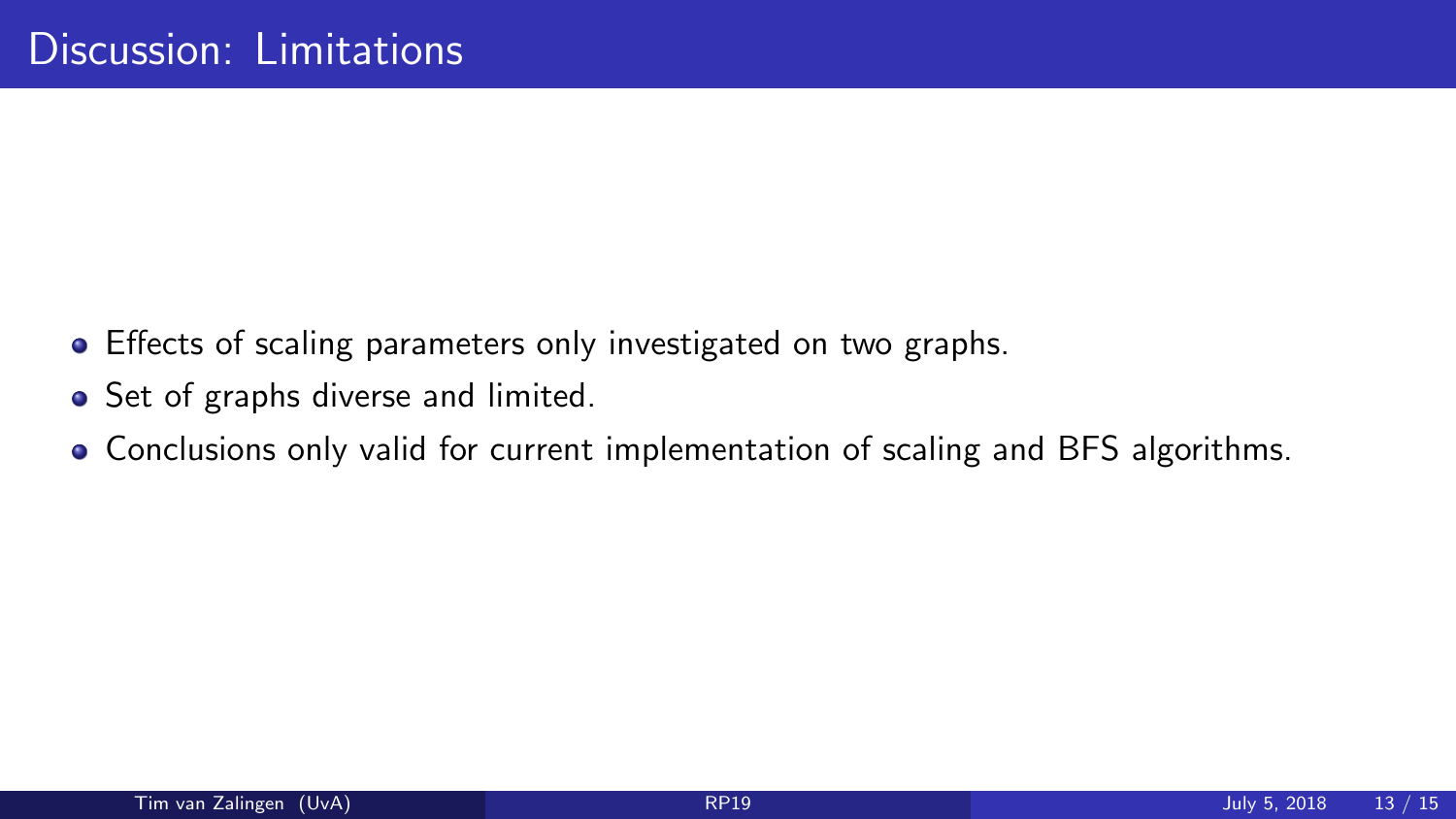- Investigate more graph algorithms.
- Compare similar graphs.
- Investigate variants of BFS implementations.
- Can transition points be determined?